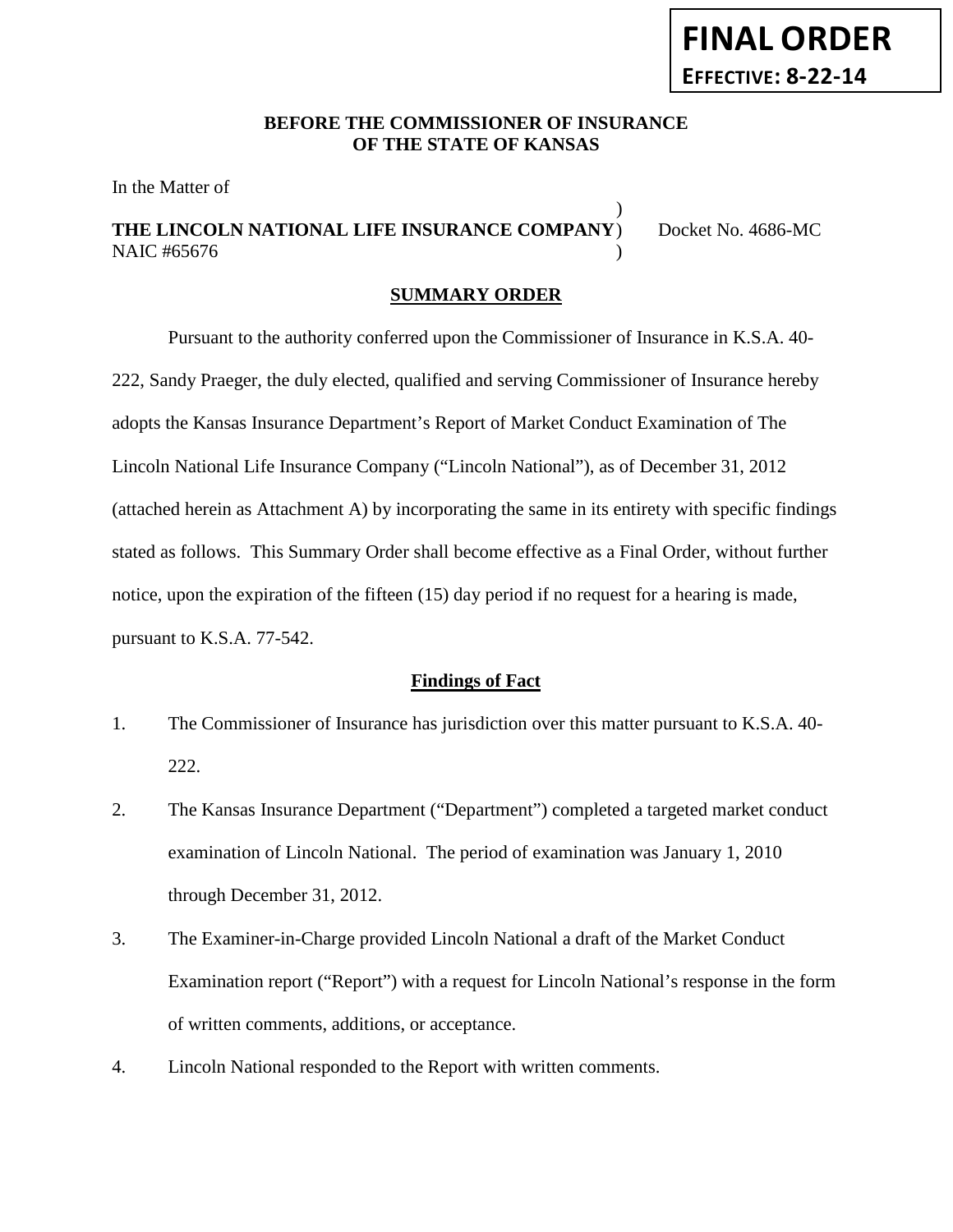- 5. Standard 1 of the Complaint Handling Standards reviews to ensure all complaints are recorded in the required format on the regulated entity's complaint register.
- 6. The complaint low contained numerous inaccuracies related to the dates received and dates of final disposition. Six (6) of the initial complaints had an incorrect date on the log.

### **Applicable Law**

K.S.A. 40-222 states, in pertinent part:

(a) Whenever the commissioner of insurance deems it necessary but at least once every five years, the commissioner may make, or direct to be made, a financial examination of any insurance company in the process of organization, or applying for admission or doing business in this state. In addition, at the commissioner's discretion the commissioner may make, or direct to be made, a market regulation examination of any insurance company doing business in this state.

#### K.S.A. 40-2404 states, in pertinent part:

The following are hereby defined as unfair methods of competition and unfair or deceptive acts or practices in the business of insurance:

\*\*\*

(10) Failure to maintain complaint handling procedures. Failure of any person, who is an insurer on an insurance policy, to maintain a complete record of all the complaints which it has received since the date of its last examination under K.S.A. 40-222, and amendments thereto; but no such records shall be required for complaints received prior to the effective date of this act. The record shall indicate the total number of complaints, their classification by line of insurance, the nature of each complaint, the disposition of the complaints, the date each complaint was originally received by the insurer and the date of final disposition of each complaint. For purposes of this subsection, "complaint" means any written communication primarily expressing a grievance related to the acts and practices set out in this section.

K.S.A. 40-2,125 states, in pertinent part:

(a) If the commissioner determines after notice and opportunity for a hearing that any person has engaged or is engaging in any act or practice constituting a violation of any provision of Kansas insurance statutes or any rule and regulation or order thereunder, the commissioner may in the exercise of discretion, order any one or more of the following: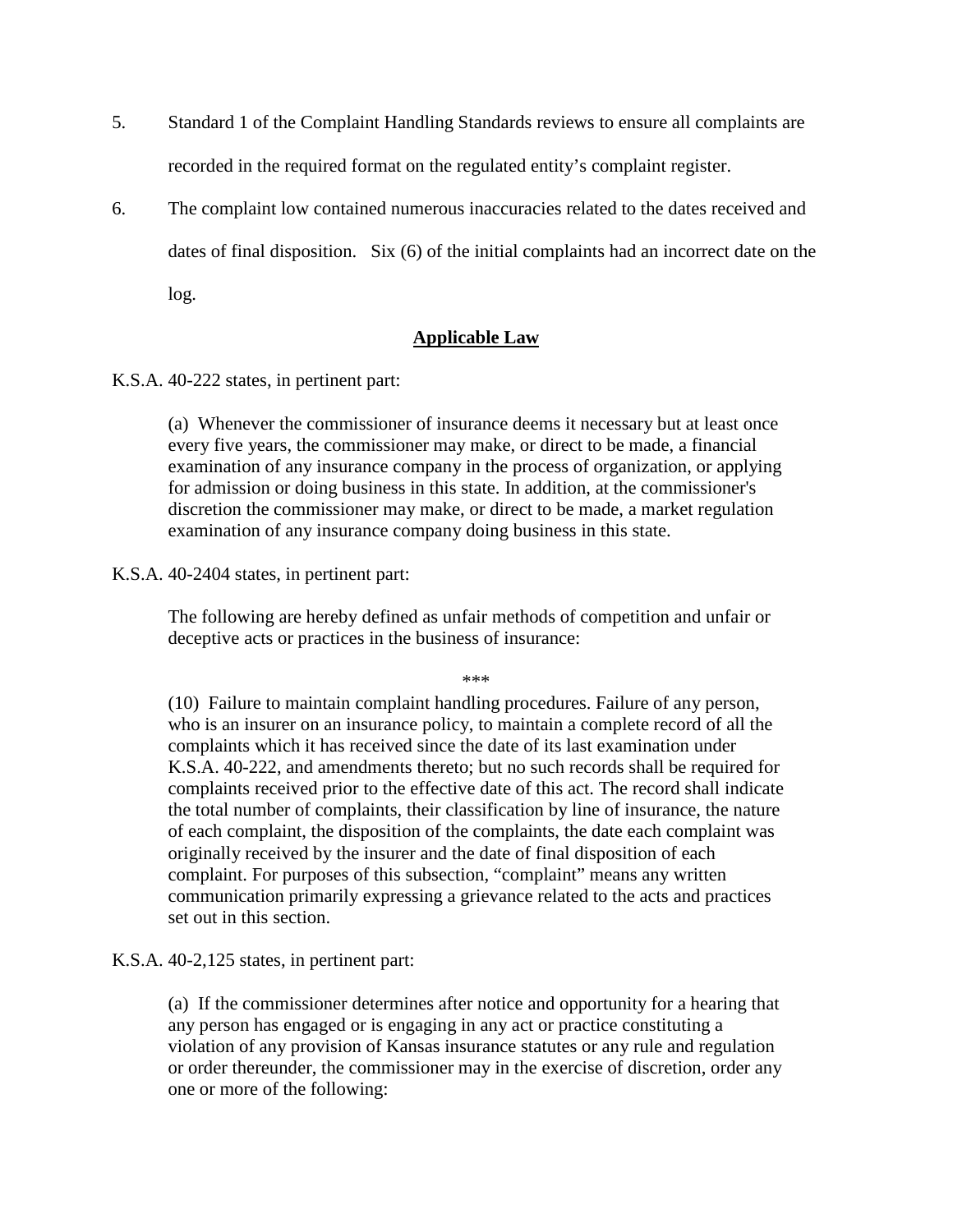(1) Payment of a monetary penalty of not more than \$1,000 for each and every act or violation, unless the person knew or reasonably should have known such person was in violation of the Kansas insurance statutes or any rule and regulation or order thereunder, in which case the penalty shall be not more than \$2,000 for each and every act or violation;

(3) that such person cease and desist from the unlawful act or practice and take such affirmative action as in the judgment of the commissioner will carry out the purposes of the violated or potentially violated provision.

#### **Conclusions of Law**

Based upon the Findings of Fact enumerated in Paragraphs #1 through #6 and the

Applicable Law cited above, **IT IS, THEREFORE, ORDERED BY THE COMMISSIONER** 

### **OF INSURANCE:**

- 1. The Commissioner of Insurance has jurisdiction over this matter pursuant to K.S.A. 40- 222.
- 2. The Kansas Insurance Department's ("KID") Report of Market Conduct Examination of Lincoln National as of December 31, 2012 is herein adopted in its entirety.
- 3. Based on Finding of Fact #6, Lincoln National has violated K.S.A. 40-2404(10).
- 4. Pursuant to K.S.A. 40-2,125(a)(1), Lincoln National shall pay a monetary penalty of \$500.00 for the above-stated violation of K.S.A. 40-2404(10).
- 5. Pursuant to K.S.A. 40-2,125(a)(3), Lincoln National shall ensure all complaints are recorded in the required format on the Lincoln National's complaint register.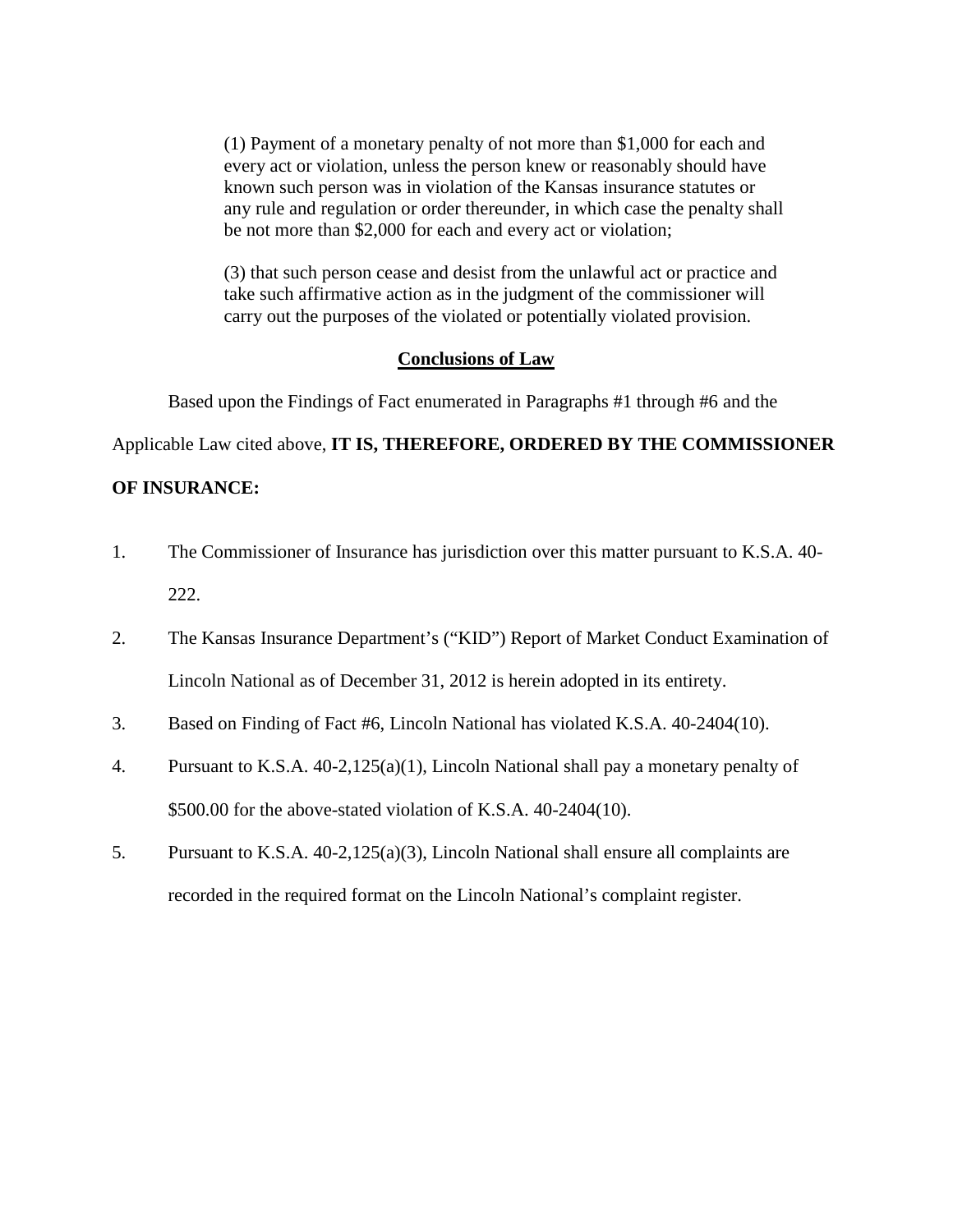## **IT IS SO ORDERED THIS \_\_4th\_\_ DAY OF \_\_\_August\_\_\_, 2014, IN THE CITY OF TOPEKA, COUNTY OF SHAWNEE, STATE OF KANSAS.**



\_/s/ Sandy Praeger\_\_\_\_\_\_\_\_\_\_\_\_\_\_\_\_\_\_ Sandy Praeger Commissioner of Insurance

BY:

 $\frac{1}{s}$  John Wine John Wine General Counsel

## **NOTICE OF RIGHTS**

Lincoln National is entitled to a hearing pursuant to K.S.A. 77-537, the Kansas Administrative Procedure Act. If Lincoln National desires a hearing, Lincoln National must file

a written request for a hearing with:

John Wine, General Counsel Kansas Insurance Department 420 S.W.  $9<sup>th</sup>$  Street Topeka, Kansas 66612

This request must be filed within fifteen (15) days from the date of service of this Summary Order. If Lincoln National requests a hearing, the Department will notify Lincoln National of the time and place of the hearing and information on the procedures, right of representation, and other rights of parties relating to the conduct of the hearing before the commencement of the same.

If a hearing is not requested in the time and manner stated above, this Summary Order shall become effective as a Final Order upon the expiration of time for requesting a hearing,